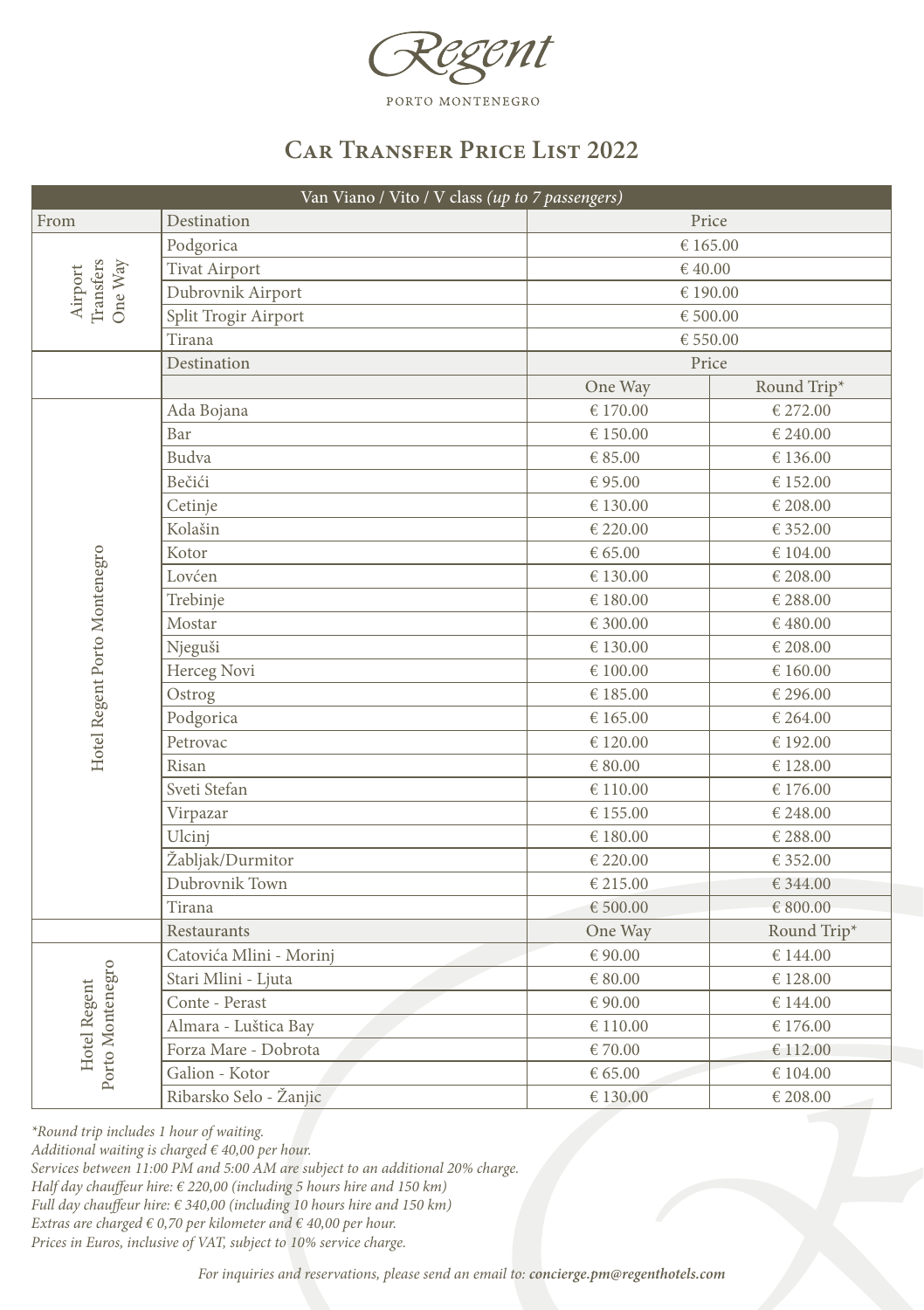

## **Car Transfer Price List 2022**

| E class (up to 4 passengers)     |                         |             |             |  |  |
|----------------------------------|-------------------------|-------------|-------------|--|--|
| From                             | Destination             | Price       |             |  |  |
| Transfers<br>One Way<br>Airport  | Podgorica               |             | € 115.00    |  |  |
|                                  | <b>Tivat Airport</b>    |             | € 25.00     |  |  |
|                                  | Dubrovnik Airport       |             | € 160.00    |  |  |
|                                  | Split Trogir Airport    |             | €450.00     |  |  |
|                                  | Tirana                  |             | €450.00     |  |  |
|                                  | Destination             |             | Price       |  |  |
|                                  |                         | One Way     | Round Trip* |  |  |
|                                  | Ada Bojana              | € 120.00    | € 192.00    |  |  |
|                                  | Bar                     | € 100.00    | € 160.00    |  |  |
|                                  | Budva                   | € 60.00     | € 96.00     |  |  |
|                                  | Bečići                  | €70.00      | € 112.00    |  |  |
|                                  | Cetinje                 | € 85.00     | € 136.00    |  |  |
|                                  | Kolašin                 | € 180.00    | € 288.00    |  |  |
|                                  | Kotor                   | €45.00      | €72.00      |  |  |
|                                  | Lovćen                  | € 85.00     | € 136.00    |  |  |
|                                  | Trebinje                | € 160.00    | € 256.00    |  |  |
|                                  | Mostar                  | € 260.00    | € 416.00    |  |  |
| Hotel Regent Porto Montenegro    | Njeguši                 | € 85.00     | € 136.00    |  |  |
|                                  | Herceg Novi             | €70.00      | € 112.00    |  |  |
|                                  | Ostrog                  | € 120.00    | € 192.00    |  |  |
|                                  | Podgorica               | € 115.00    | € 184.00    |  |  |
|                                  | Petrovac                | $\in 80.00$ | € 128.00    |  |  |
|                                  | Risan                   | € 55.00     | € 88.00     |  |  |
|                                  | Sveti Stefan            | €90.00      | € 144.00    |  |  |
|                                  | Virpazar                | € 110.00    | € 176.00    |  |  |
|                                  | Ulcinj                  | € 110.00    | € 176.00    |  |  |
|                                  | Žabljak/Durmitor        | € 180.00    | € 288.00    |  |  |
|                                  | Dubrovnik Town          | € 175.00    | € 280.00    |  |  |
|                                  | Tirana                  | €450.00     | €720.00     |  |  |
|                                  | Restaurants             | One Way     | Round Trip* |  |  |
|                                  | Catovića Mlini - Morinj | €75.00      | € 120.00    |  |  |
|                                  | Stari Mlini - Ljuta     | € 65.00     | € 104.00    |  |  |
| Porto Montenegro<br>Hotel Regent | Conte - Perast          | €75.00      | € 120.00    |  |  |
|                                  | Almara - Luštica Bay    | € 80.00     | € 128.00    |  |  |
|                                  | Forza Mare - Dobrota    | € 50.00     | $\in80.00$  |  |  |
|                                  | Galion - Kotor          | €45.00      | €72.00      |  |  |
|                                  | Ribarsko Selo - Žanjic  | € 100.00    | € 160.00    |  |  |

*\*Round trip includes 1 hour of waiting.*

*Additional waiting is charged € 40,00 per hour.*

*Services between 11:00 PM and 5:00 AM are subject to an additional 20% charge.*

*Half day chauffeur hire: € 200,00 (including 5 hours hire and 150 km)*

*Full day chauffeur hire: € 300,00 (including 10 hours hire and 150 km)*

*Extras are charged € 0,70 per kilometer and € 40,00 per hour.* 

*Prices in Euros, inclusive of VAT, subject to 10% service charge.*